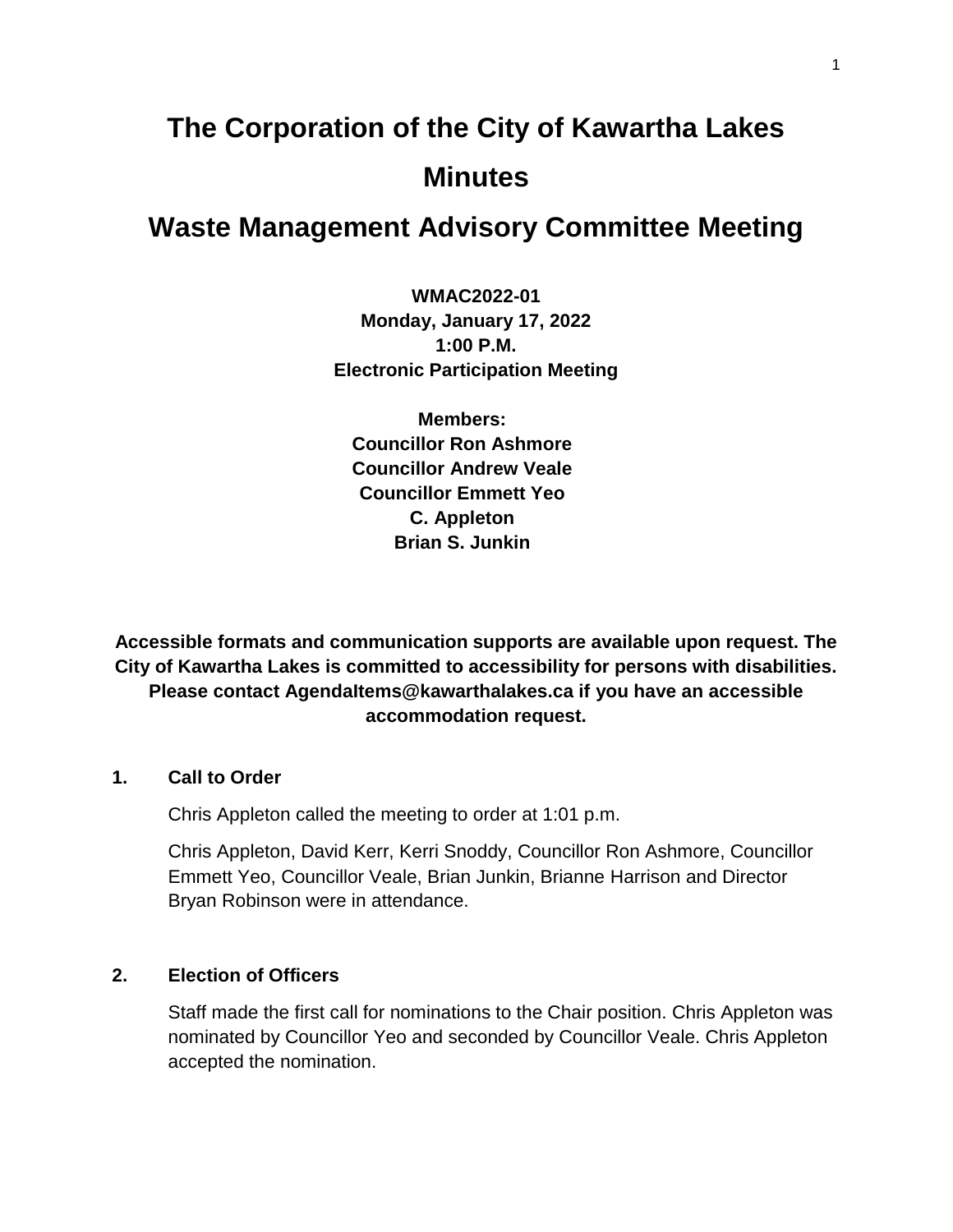A second call for Chair nominations was made. No nominations were put forward. The final call for Chair nominations was made. No nominations were put forward.

Chris Appleton accepted the position of Chair.

Chris Appleton made the first call for nominations to the Vice-Chair position. Ron Ashmore was nominated by Councillor Yeo and seconded by Councillor Veale. Ron Ashmore accepted the nomination.

No other nominations were put forward.

Councillor Ron Ashmore accepted the position of Vice-Chair.

### **3. Adoption of Agenda**

**Moved By** Councillor Veale **Seconded By** Councillor Yeo

**That** the agenda be approved.

# **Carried**

#### **4. Disclosures of Pecuniary Interest**

There were no declarations of pecuniary interest disclosed.

#### **5. Approval of the Minutes**

Waste Management Advisory Committee November 8th 2021 Meeting Minutes

Councillor Ashmore asked for next steps and a timeline on the Lindsay landfill expansion. D. Kerr responded that the Dillon Consulting report will be going to Committee of the Whole on February 8<sup>th</sup>.

**Moved By** Councillor Veale **Seconded By** C. Appleton

**Resolved that** the Committee approve the minutes from the November 8th Waste Management Advisory Committee meeting.

**Carried**

#### **6. Boat and Bale Wrap: update**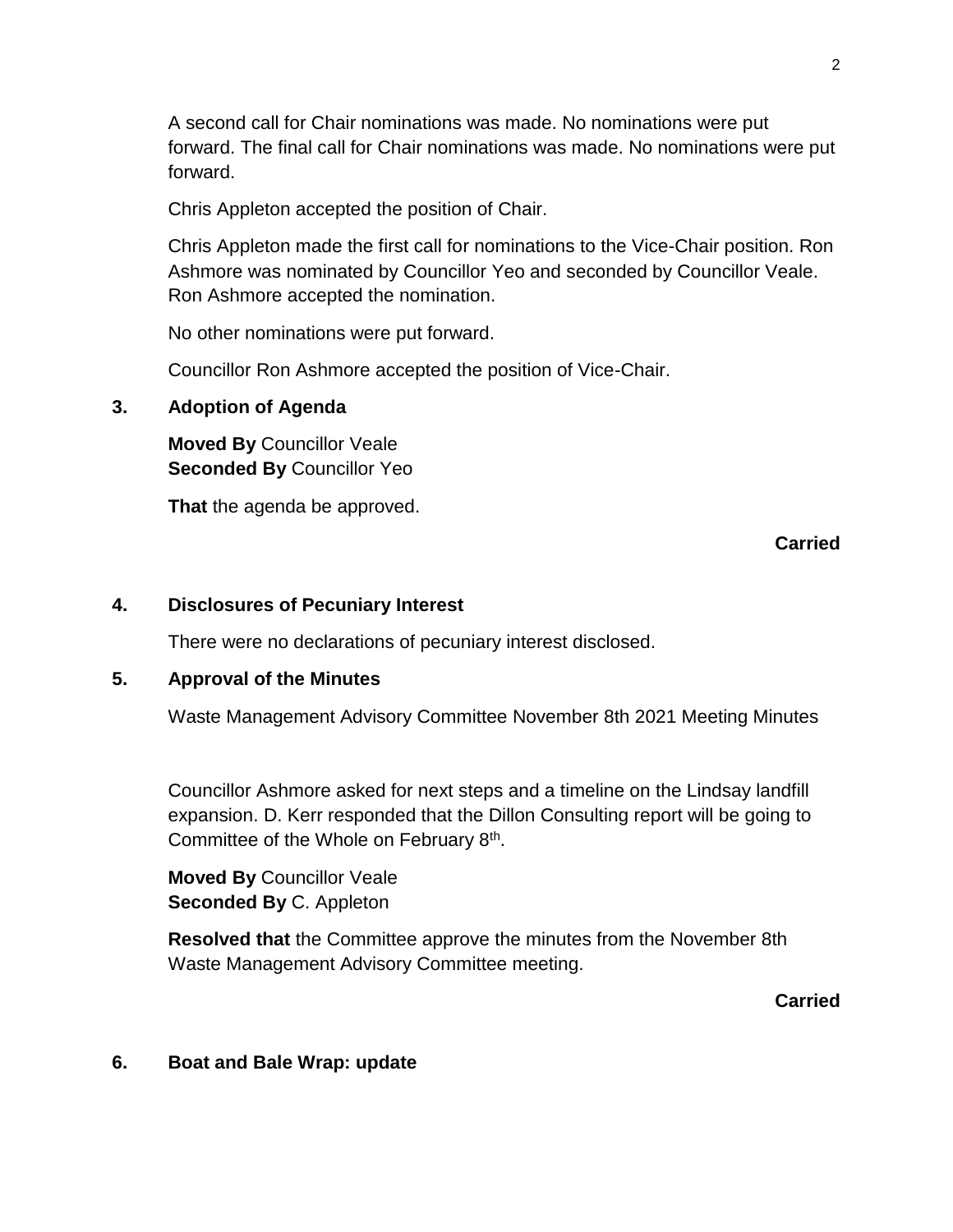K. Snoddy spoke to the company who was previously accepting boat wrap, they think they should be able to accept it again this spring for a tipping fee. Details to be sorted and Kerri will keep the committee updated.

Councillor Yeo asked how we will notify people at marinas and when we will know. Kerri feels we should know within the next month or so, an we need to ensure its feasible for staff to accept. The company is not interested in accepting bale wrap as it's too dirty and difficult to manage.

B. Junkin asked if we do go forward with accepting boat wrap, would marinas absorb the cost. What would be the flow through cost of this? K. Snoddy responded that we will have an answer on this once we have worked out the details.

#### **7. New Business**

7.1 Waste Strategy Initiative Progress Update

This excel doc will be sent as an email attachment as the formatting becomes distorted when attached here.

D. Kerr and K Snoddy presented this update to the committee.

C. Appleton asked if we could start planning Q4 item: start planning how to implement corporate waste reduction vision procedures earlier than Q4? K. Snoddy responded that the report first has to go to council for approval and the position has to be filled and will be part of that portfolio.

**Moved By** Brian S. Junkin **Seconded By** Councillor Yeo

**That** the Waste Strategy Initiative Progress Update be received.

#### **Carried**

#### 7.2 2021 Work Summary and 2022 Work Plan

K. Snoddy reviewed the 2021 Work Summary and 2022 Work Plan with the committee.

Councillor Ashmore received good feedback regarding sending the calendar out in the newspaper and asked if we could do that again. K. Snoddy said she would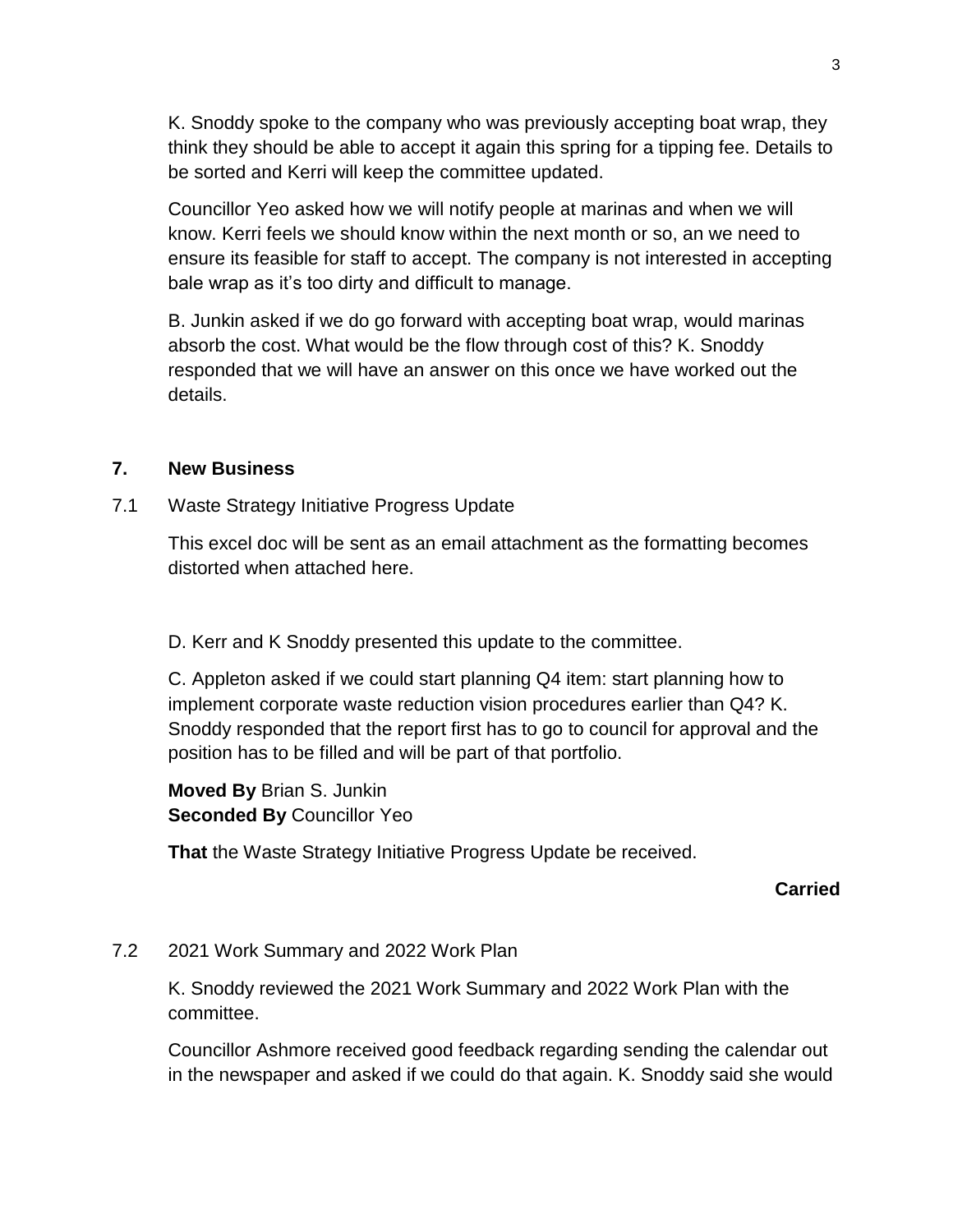pass this feedback along to Communications. C. Appleton added that he would support doing this again next year.

B. Junkin asked about promotion of the backyard composting in 2022. K. Snoddy explained that this is one of the waste reduction strategies we will be focusing on this year.

**Moved By** Councillor Yeo **Seconded By** Councillor Veale

**That** the 2021 Work Summary and 2022 Work Plan be received.

**Carried**

**Moved By** Councillor Yeo **Seconded By** Councillor Veale

**That** the Waste Management Advisory Committee approves the 2021 Work Summary and 2022 Work Plan.

**Carried**

# 7.3 Corporate Waste Reduction Vision Memo

D. Kerr reviewed the Waste Reduction Vision memo with the committee.

Councillor Ashmore asked what we're doing with at home covid test kits. K. Snoddy clarified that they should be going in the garbage.

C. Appleton suggested that this should also be taken beyond the municipal corporation, it could also be implemented in other institutions, business and with individuals. D. Kerr agreed that we could share our corporate initiatives with others and really set an example as leaders. We could work with Economic Development about reaching out to local industry. We're in the preliminary stages and feels this is an excellent idea.

C. Appleton commented that it will have to fit with the new provincial and federal legislation, and will have to promote accordingly. D. Kerr responded in agreement that we're working with producers, contractors and attending government seminars and webinars to stay current.

Director B. Robinson clarified that the Corporate Waste Reduction Vision is an internal plan. The challenge will be in ensuring this rolls out effectively, staff should be educated and able to answer questions from the public. It will be a challenge as other departments have differing priorities.